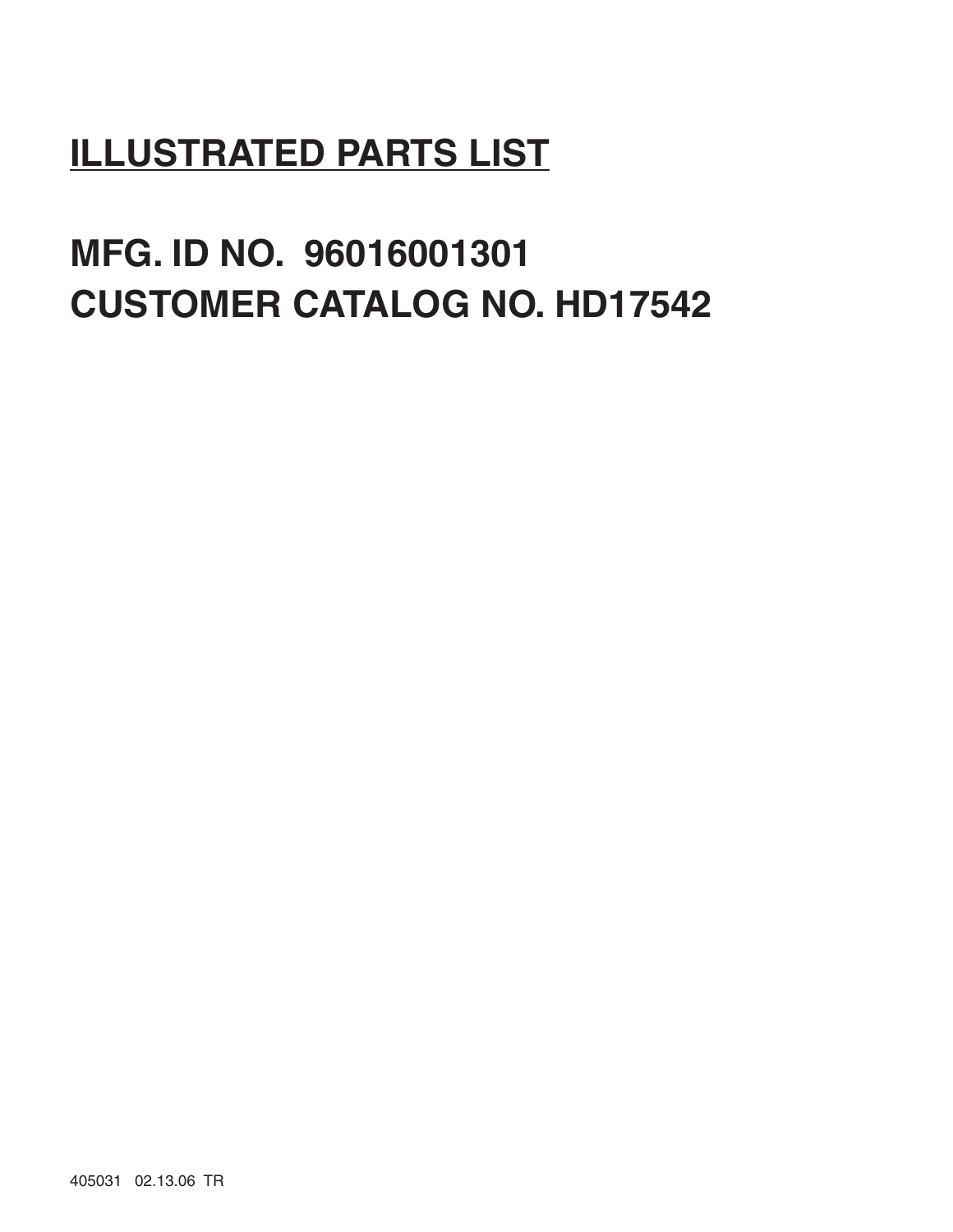**TRACTOR - - MODEL NUMBER HD17542 (96016001301)**

#### **DECALS**



|    | 401129 | Decal, Side Panel            |
|----|--------|------------------------------|
| -8 | 170563 | Decal, Warning Mult-Language |

| 10            | 157140 | Decal, Fender Danger E/F        |
|---------------|--------|---------------------------------|
| 11            | 191619 | Decal, Ins Strg Whl             |
| 14            | 160396 | Decal, V-Belt Schematic         |
| 16            | 186163 | Decal. Hood Rh                  |
| 20            | 145005 | Decal, Bat Dan/Psn              |
| $\sim$ $\sim$ | 138311 | Decal, Handle Lft Height Adjust |
| $\sim$ $\sim$ | 403315 | Manual, Operator's E&F          |
| $\sim$ $\sim$ | 405031 | Manual, Parts E&F               |
|               |        |                                 |

**WHEELS & TIRES KEY PART** 



| NEI<br>NO. | FAR I<br>NO. | <b>DESCRIPTION</b>                          |
|------------|--------------|---------------------------------------------|
| 1          | 59192        | Cap Valve Tire                              |
| 2          | 65139        | Stem Valve                                  |
| 3          | 106222X      | Tire F Ts $15 \times 60 - 6$ Service        |
| 4          | 59904        | Tube Front (Service Item Only)              |
| 5          | 106732X421   | Rim Asm 6" Front Service                    |
| 6          | 278H         | Fitting Grease (Front Wheel Only)           |
| 7          | 9040H        | <b>Bearing Flange (Front Wheel</b><br>Only) |
| 8          | 106108X421   | Rim Asm 8" Rear Service                     |
| 9          | 124635X      | Tire R Ts 18 x 8.5-8 Service                |
| 10         | 7152J        | Tube Rear (Service Item Only)               |
| 11         | 104757X421   | Cap Axle 1 50 x 1 00                        |
|            | 144334       | Sealant, Tire (10 oz. Tube)                 |

**NOTE:** All component dimensions given in U.S. inches 1 inch =  $25.4 \, \text{mm}$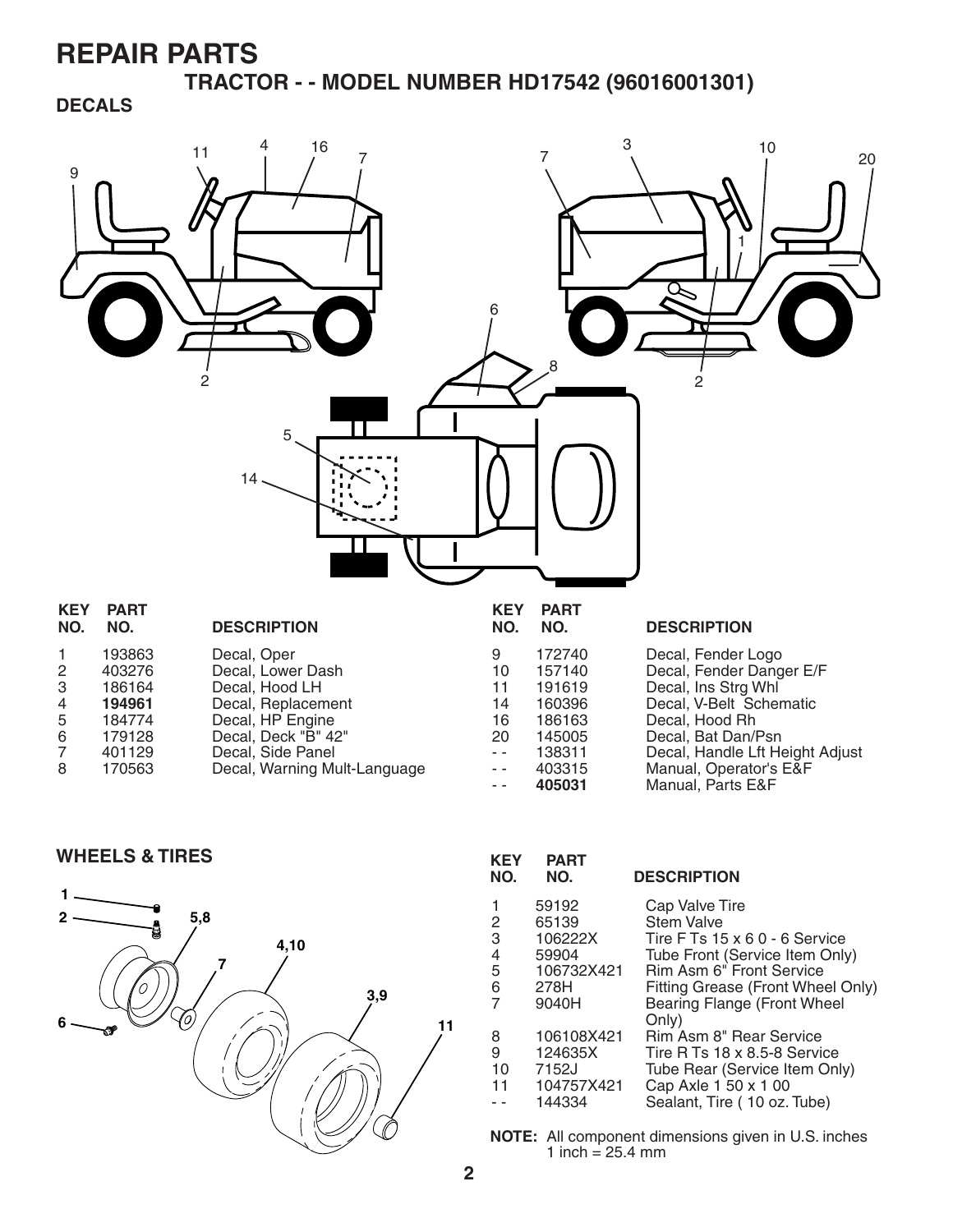## **REPAIR PARTS TRACTOR - - MODEL NUMBER HD17542 (96016001301)**

#### **SCHEMATIC**

03059\_197428

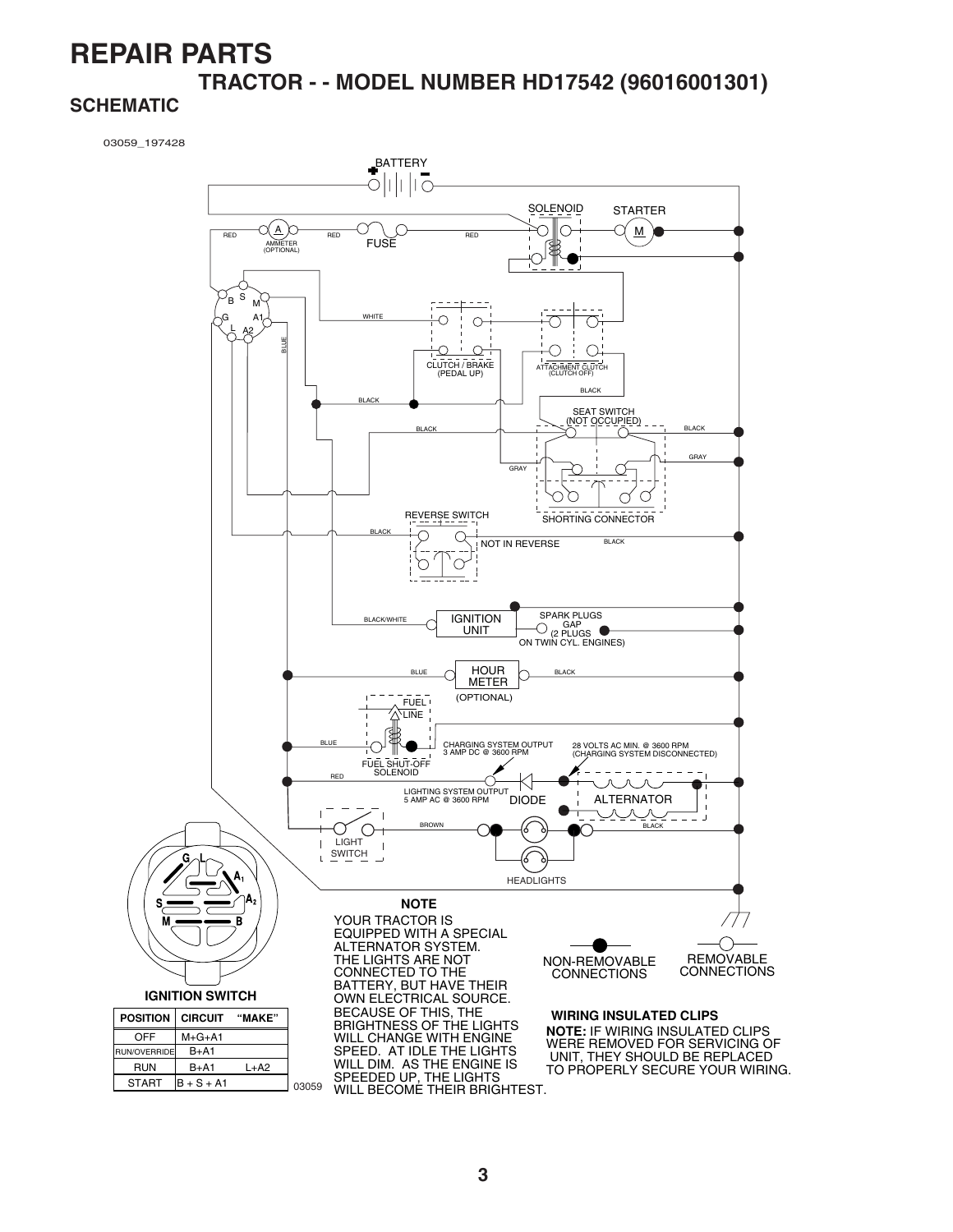**TRACTOR - - MODEL NUMBER HD17542 (96016001301) ELECTRICAL**

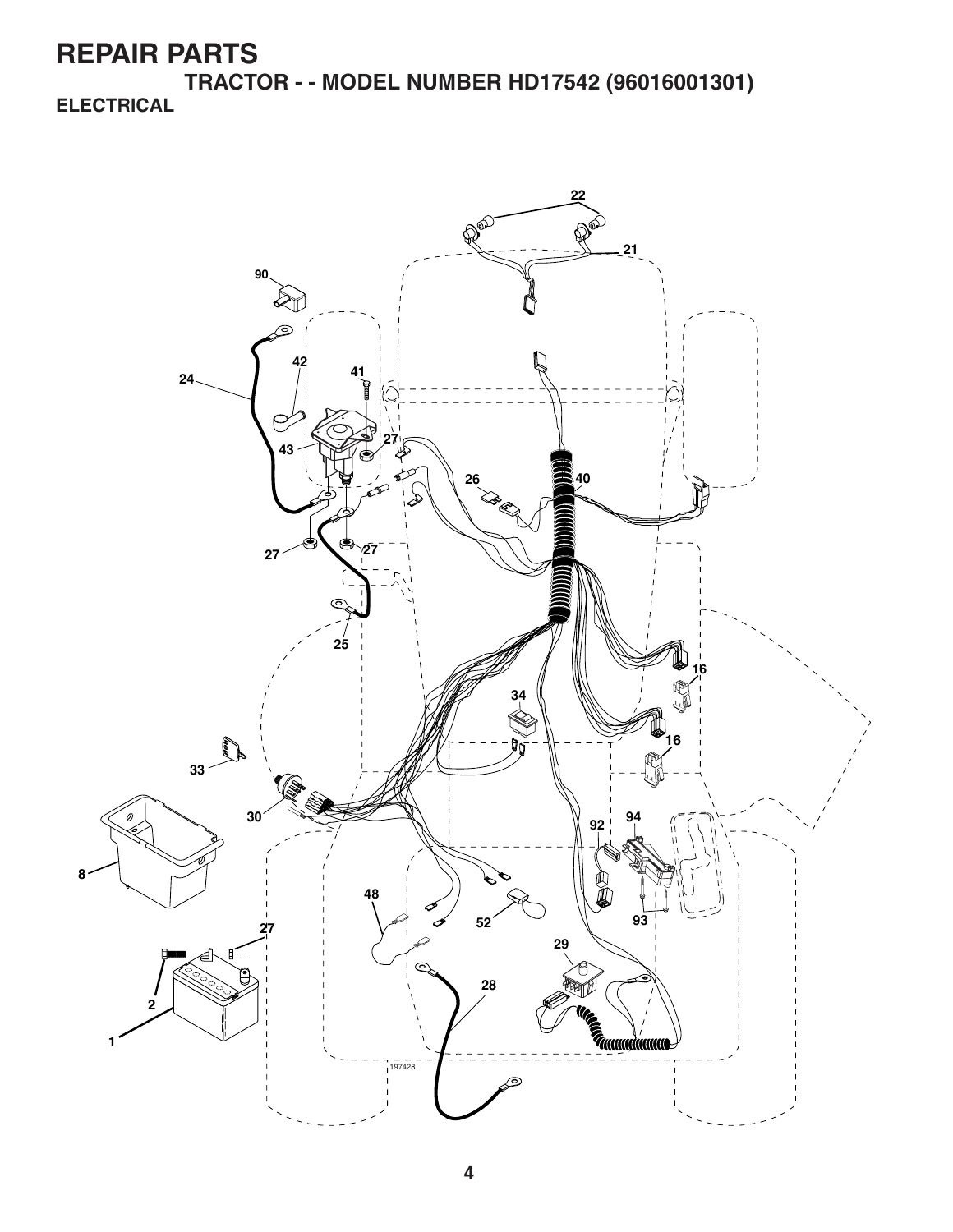**TRACTOR - - MODEL NUMBER HD17542 (96016001301) ELECTRICAL**

|                | <b>KEY PART</b> |                                    |
|----------------|-----------------|------------------------------------|
| NO.            | NO.             | <b>DESCRIPTION</b>                 |
| 1              | 163465          | Battery 12 Volt 25 Amp             |
| $\overline{2}$ | 74760412        | Bolt Hex Hd 1/4-20 unc x 3/4       |
| 8              | 176689          | <b>Box Battery</b>                 |
| 16             | 176138          | Switch Interlock Push -In          |
|                | 21 183759       | Harness Asm Light W/4152J          |
|                | 22 4152J        | Bulb Light #1156                   |
| 24             | 4799J           | Cable Battery 6 Ga. 11"red         |
|                | 25 146147       | Cable Battery 6 Ga. w/16 wire, red |
|                | 26 175158       | Fuse 20 AMP                        |
| 27             | 73510400        | Nut Keps Hex 1/4-20 unc            |
| 28 —           | 4207J           | Cable Ground 6 Ga. 12" black       |
|                | 29 192749       | <b>Switch Seat</b>                 |
|                | 30 193350       | Switch Ign                         |
|                | 33 140401       | Key Ign                            |
|                | 34 110712X      | Switch Light/Reset                 |
|                | 40 197428       | Harness Ign                        |
|                | 41 71110408     | Bolt Blk Fin Hex 1/4-20 x 1/2      |
| 42             | 131563          | Cover Terminal Red                 |
|                | 43 192507       | Solenoid                           |
|                | 48 140844       | Adapter Ammeter                    |
| 52             | 141940          | <b>Protection Wire Loop</b>        |
|                | 90 180449       | Cover Terminal                     |
|                | 92 196615       | Harness Pigtail                    |
|                | 93 192540       | Screw Plastite 10-14 x 2.0         |
| 94             | 191834          | Module Reverse ROS                 |

**NOTE:** All component dimensions give in U.S. inches 1 inch =  $25.4$  mm.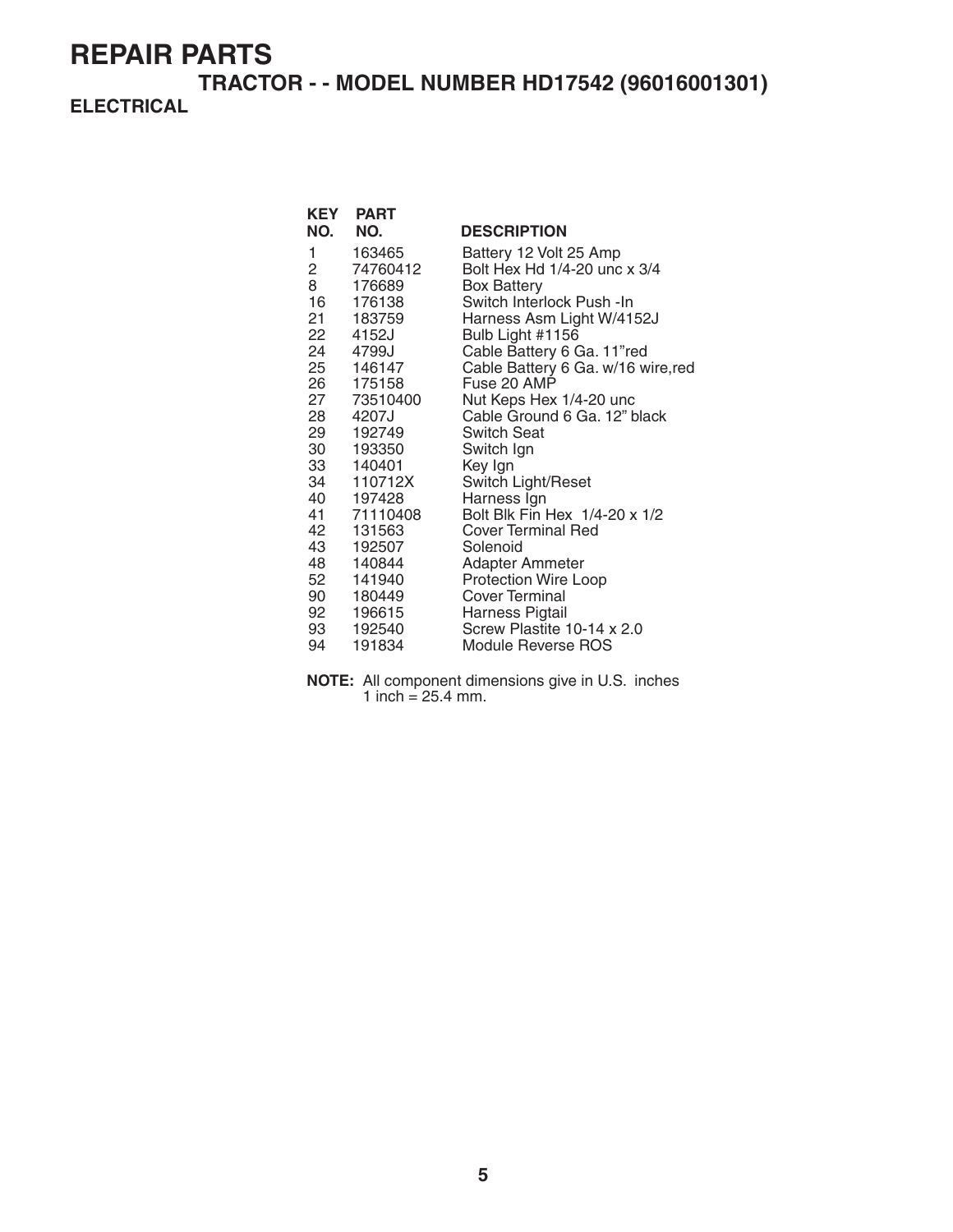**TRACTOR - - MODEL NUMBER HD17542 (96016001301) CHASSIS AND ENCLOSURES**

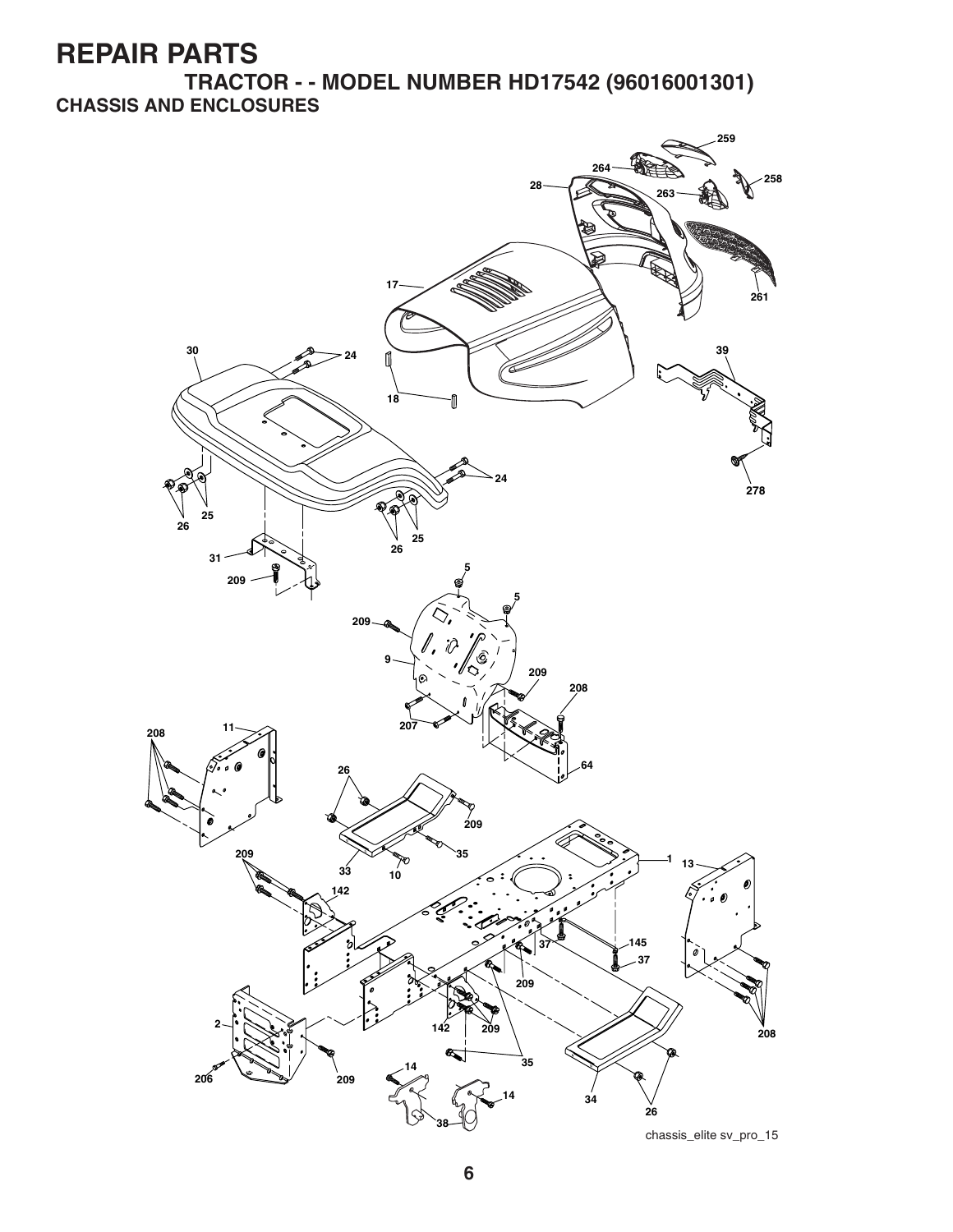#### **TRACTOR - - MODEL NUMBER HD17542 (96016001301) CHASSIS AND ENCLOSURES**

| <b>KEY</b><br>NO.                                                                                                                                                                                                                         | <b>PART</b><br>NO.                                                                                                                                                                                                                                                                                                                                                                                                                    | <b>DESCRIPTION</b>                                                                                                                                                                                                                                                                                                                                                                                                                                                                                                                                                                                                                                                                                                                                                                                                                                                                                                                                 |
|-------------------------------------------------------------------------------------------------------------------------------------------------------------------------------------------------------------------------------------------|---------------------------------------------------------------------------------------------------------------------------------------------------------------------------------------------------------------------------------------------------------------------------------------------------------------------------------------------------------------------------------------------------------------------------------------|----------------------------------------------------------------------------------------------------------------------------------------------------------------------------------------------------------------------------------------------------------------------------------------------------------------------------------------------------------------------------------------------------------------------------------------------------------------------------------------------------------------------------------------------------------------------------------------------------------------------------------------------------------------------------------------------------------------------------------------------------------------------------------------------------------------------------------------------------------------------------------------------------------------------------------------------------|
| 1<br>$rac{2}{5}$<br>9<br>10<br>11<br>13<br>14<br>17<br>18<br>24<br>25<br>26<br>28<br>30<br>31<br>33<br>34<br>35<br>37<br>38<br>39<br>64<br>142<br>145<br>206<br>207<br>208<br>209<br>258<br>259<br>261<br>263<br>264<br>278<br>- -<br>- - | 174619<br>176554<br>155272<br>193510X010<br>72140608<br>174996<br>179174X010<br>17490608<br>183394X428<br>184921<br>74780616<br>19131312<br>73800600<br>183828<br>192526X428<br>136619<br>179716X428<br>179717X428<br>72110606<br>17490508<br>175710<br>174714<br>154798<br>175702<br>156524<br>170165<br>17670508<br>17670608<br>17000612<br>183835X599<br>183834X599<br>183829X428<br>183833<br>183832<br>191611<br>187801<br>5479J | Chassis<br>Drawbar<br><b>Bumper Hood/Dash</b><br>Dash<br>Bolt Carriage 3/8-16 x 1<br>Panel Dash Lh<br>Panel Dash Rh<br>Screw Thdrol 3/8-16 x 1-1/4<br>Hood<br><b>Bumper Hood</b><br>Bolt Fin Hex 3/8-16 x 1 Gr. 5<br>Washer 13/32 x 13/16 x 12 Ga.<br>Nut Lock Hex W/Ins 3/8-16 unc<br>Grille Asm (Includes Key No. 258-264)<br><b>Fender Footrest STLT Pnt</b><br><b>Bracket Support Fender</b><br>Footrest Pnt Lh<br><b>Footrest Pnt Rh</b><br>Bolt Rdhd Sht Sqnk 3/8-16 x 3/4<br>Screw Thdrol 6/16-18 x 1/2 TYT<br><b>Bracket Asm. Pivot Mower Rear</b><br><b>Bracket Pivot</b><br>Dash Lower STLT<br><b>Plate Reinforcement STLT</b><br>Rod Pivot Chassis/Hood<br>Bolt Shoulder 5/16-18<br>Screw Thdrol 5/16-18 x 1/2<br>Screw Thdrol 3/8-16 x 1/2<br>Screw Hex Wsh Thdr. 3/8-16 x 3/4<br>Lens RH<br>Lens LH<br><b>Insert Grille</b><br><b>Bezel RH</b><br><b>Bezel LH</b><br>Screw 10 x 3/4 Single Lead-Hex<br>Plug Dome<br>Plug Btn Blk .359 |

**NOTE:** All component dimensions given in U.S. inches 1 inch  $= 25.4$  mm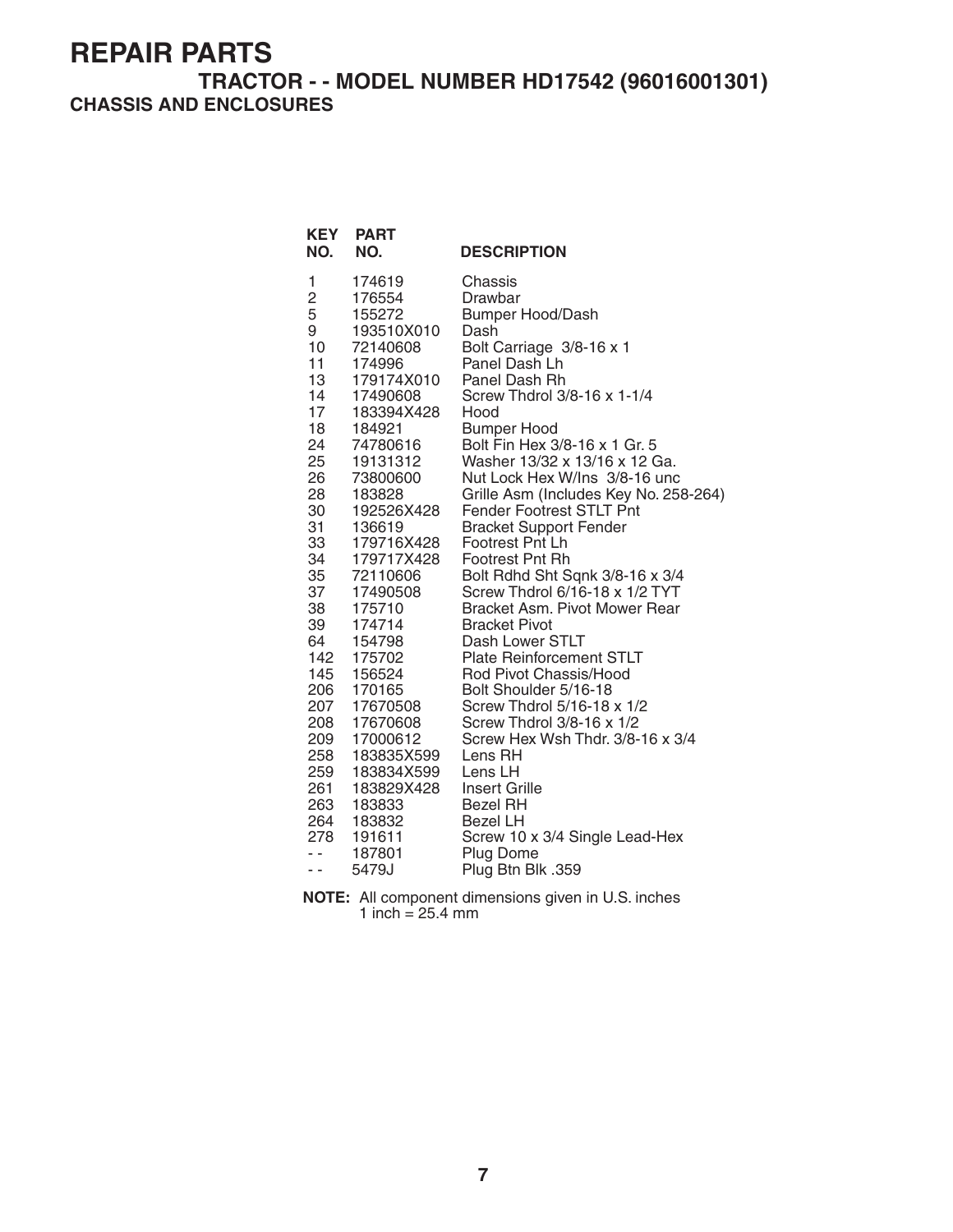**TRACTOR - - MODEL NUMBER HD17542 (96016001301)**

**DRIVE**



drive-fender\_49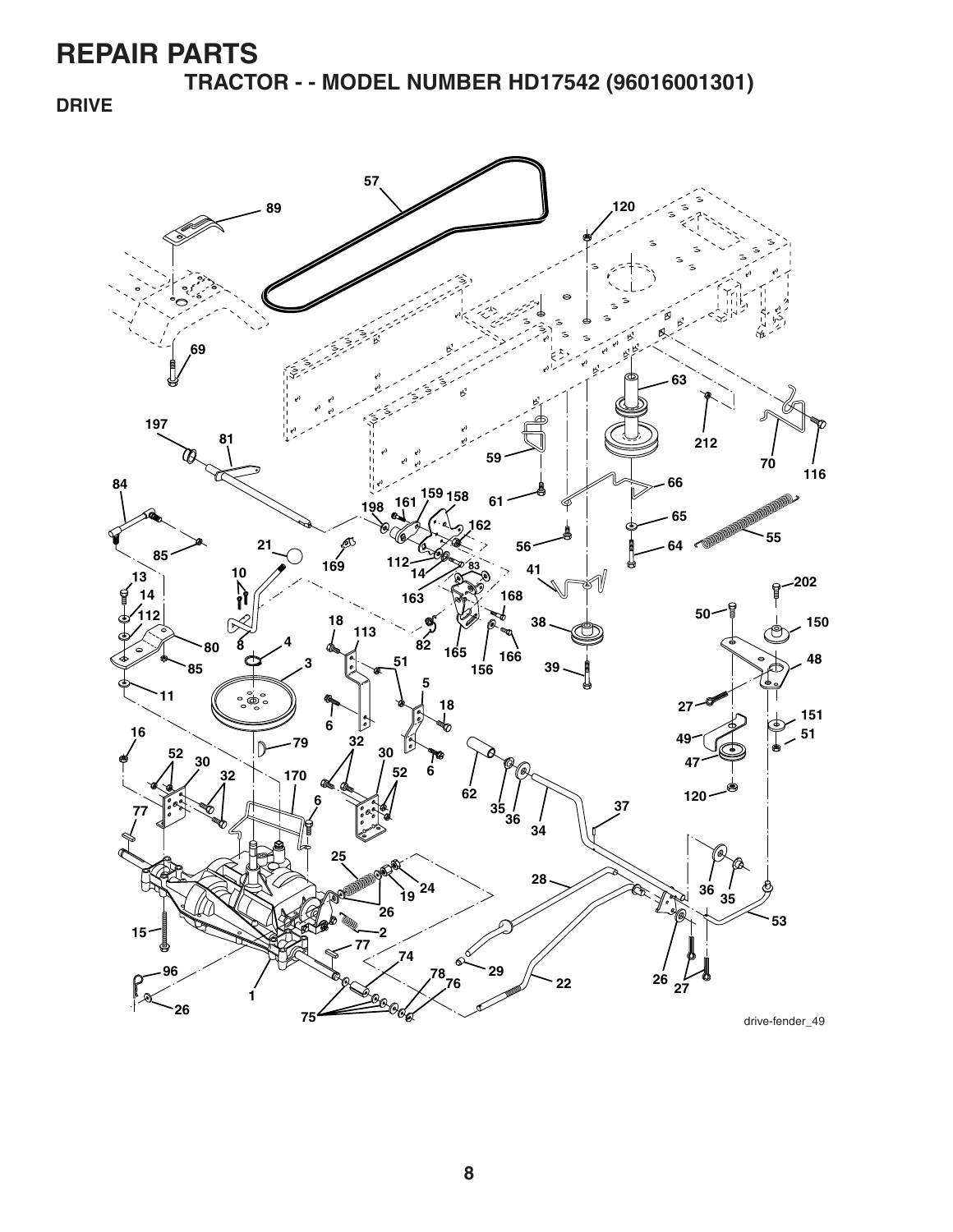## **TRACTOR - - MODEL NUMBER HD17542 (96016001301)**

#### **DRIVE**

| <b>KEY</b><br>NO. | <b>PART</b><br>NO.   | <b>DESCRIPTION</b>                                               | <b>KEY</b><br>NO. | <b>PART</b><br>NO.           | <b>DESCRIPTION</b>                                        |
|-------------------|----------------------|------------------------------------------------------------------|-------------------|------------------------------|-----------------------------------------------------------|
| 1                 | .                    | Transaxle Peerless 206-545C<br>(Order parts from transaxle manu- | 62<br>63          | 8883R<br>175410              | Cover Pedal Blk Round<br><b>Engine Pulley</b>             |
|                   |                      | facturer)                                                        | 64                | 173937                       | <b>Bolt Hex</b>                                           |
| 2                 | 146682               | Spring Return Brake T/a Zinc                                     | 65                | 10040700                     | Washer Lock Hvy Hlcl Spr 7/16                             |
| 3                 | 123666X              | Pulley Transaxle 18" tires                                       | 66                | 154778                       | Keeper Belt Engine Foolproof                              |
| 4                 | 12000028             | Ring Retainer # 5100-62                                          | 69                | 142432                       | Screw Hex wsh HiLo 1/4 x 1/2 und                          |
| 5                 | 121520X              | Strap Torque 30 Degrees                                          | 70                | 134683                       | Guide Belt Mower Drive RH                                 |
| 6                 | 17000512             | Screw 5/16-18 X 3/4                                              | 74                | 137057                       | Spacer Axle                                               |
| 8                 | 192706               | Rod Shift Fender Adjust Lt                                       | 75                | 121749X                      | Washer 25/32 x 1 1/4 x 16 Ga.                             |
| 10                | 76020416             | Pin Cotter 1/8 X 1 Cad                                           | 76                | 12000001                     | E-ring #5133-75                                           |
| 11                | 105701X              | Washer Plate Shf 388 Sq Hole                                     | 77                | 123583X                      | Key Square 2 0 x 1845/1865                                |
| 13                | 74550412             | Bolt 1/4-28 Unf Gr. 8 W/Patch                                    | 78                | 121748X                      | Washer 25/32 x 1-5/8 x 16 Ga.                             |
| 14                | 10040400             | Washer Lock Hvy Helical                                          | 79                | 2228M                        | Key Woodruff #9 3/16 x 3/4                                |
| 15                | 74490544             | Bolt Hex FLGHD 5/16-18 Gr. 5                                     | 80                | 131486                       | Arm Shift                                                 |
| 16<br>18          | 73800500<br>74780616 | Nut Lock Hex w/ins 5/16-18<br>Bolt, Fin Hex 3/8-16 unc x 1 Gr. 5 | 81                | 165594                       | Shaft Asm Cross Tapered PMST/<br>20                       |
| 19                | 73800600             | Nut Lock 3/8-16 Unc                                              | 82                | 165711                       | Spring Torsion T/a                                        |
| 21                | 106933X              | Knob                                                             | 83                | 19171216                     | Washer 17/32 x 3/4 x 16 Ga.                               |
| 22                | 130804               | Rod Brake Blk Zinc 26 840                                        | 84                | 166228                       | Link Transaxle PMST/18" Zinc                              |
| 24                | 73350600             | Nut Hex Jam 3/8-16 unc                                           | 85                | 150360                       | Nut Lock Center 1/4 - 28 FNTHD                            |
| 25                | 106888X              | Spring Rod Brake 2 00 Zinc                                       | 89                | 192053X428                   | <b>Console Shift STLT</b>                                 |
| 26                | 19131316             | Washer 13/32 x 13/16 x 16 Ga.                                    | 96                | 4497H                        | Retainer Spring 1"                                        |
| 27                | 76020412             | Pin Cotter 1/8 x 3/4 Cad                                         | 112               | 19091210                     | Washer 9/32 x 3/4 x 10 Ga.                                |
| 28                | 175765               | Rod Brake Parking LT/YT                                          | 113               | 127285X                      | Strap Torque LT                                           |
| 29                | 71673                | Cap Brake Parking                                                | 116               | 72140608                     | Bolt Rdhd Sq Neck 3/8-16 x 1                              |
| 30                | 174973               | <b>Bracket Mtg Transaxle</b>                                     | 120               | 73900600                     | Nut Lock Flg. 3/8-16 unc                                  |
| 32                | 74760512             | Bolt Hex Hd 5/16-18 unc x 3/4                                    | 150               | 175456                       | Spacer Retainer                                           |
| 34                | 175578               | Shaft Asm Pedal Foot                                             | 151               | 19133210                     | Washer 13/32 x 2 x 10                                     |
| 35<br>36          | 120183X              | Bearing Nylon Blk 629 Id<br>Washer 21/32 x 1 x 16 Ga.            | 156<br>158        | 166002                       | Washer Srrted 5/16ID x 1.125                              |
| 37                | 19211616<br>1572H    | Pin Roll 3/16 X 1"                                               | 159               | 165589<br>183900             | <b>Bracket Shift Mount</b><br>Hub Tapered Flange Shift Lt |
| 38                | 179114               | <b>Pulley Composite Flat</b>                                     | 161               | 72140406                     | Bolt Rdhd Sqnk 1/4-20 x 3/4                               |
| 39                | 72110622             | Bolt RDHD 3/8-16 unc x 2-3/4 Gr. 5                               | 162               | 73680400                     | Nut Crownlock 1/4-20 unc                                  |
| 41                | 175556               | Keeper Belt Flat Idler                                           | 163               | 74780416                     | Bolt Hex Fin 1/4-20 unc x 1 Gr. 5                         |
| 47                | 127783               | Pulley Idler V Groove Plastic                                    | 165               | 165623                       | <b>Bracket Pivot Lever</b>                                |
| 48                | 154407               | <b>Bellcrank Asm</b>                                             | 166               | 17490510                     | Screw 5/16-18 x 5/8                                       |
| 49                | 123205X              | <b>Retainer Belt Style Spring</b>                                | 168               | 165492                       | Bolt Shoulder 5/16-18 x .561                              |
| 50                | 72110612             | Bolt Carr. Sh. 3/8-16 x 1-1/2 Gr. 5                              | 169               | 165580                       | <b>Plate Fastening</b>                                    |
| 51                | 73680600             | Nut Crownlock 3/8-16 unc                                         | 170               | 187414                       | Keeper Belt Transaxle Gear                                |
| 52                | 73680500             | Nut Crownlock 5/16-18 unc                                        | 197               | 169613                       | Nyliner Snap-In                                           |
| 53                | 199652               | Link Clutch                                                      | 198               | 169593                       | <b>Washer Nyliner</b>                                     |
| 55                | 105709X              | Spring Return Clutch 6 75                                        | 202               | 72110614                     | Bolt RdHd 3/8-16 unc x 1-3/4 Gr. 5                        |
| 56                | 17060620             | Screw 3/8-16 x 1-1/4                                             | 212               | 145212                       | Nut Hexflange Lock                                        |
| 57                | 138255               | V-Belt Ground Drive                                              |                   |                              |                                                           |
| 59                | 169691               | Keeper Belt Span Ctr                                             |                   |                              | NOTE: All component dimensions given in U.S. inches       |
| 61                | 17120614             | Screw 3/8-16 x .875                                              |                   | 1 inch = $25.4 \, \text{mm}$ |                                                           |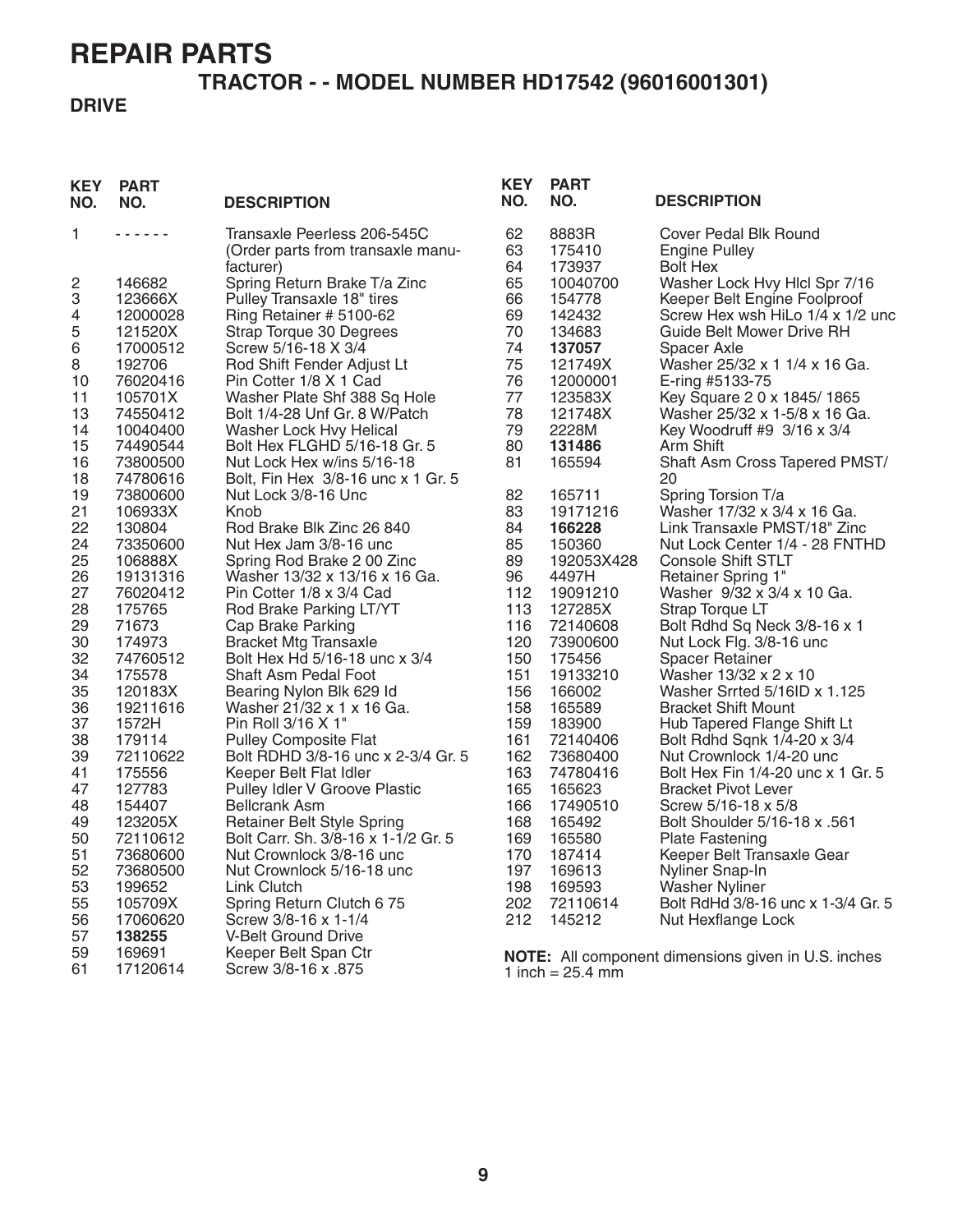**TRACTOR - - MODEL NUMBER HD17542 (96016001301) STEERING ASSEMBLY**

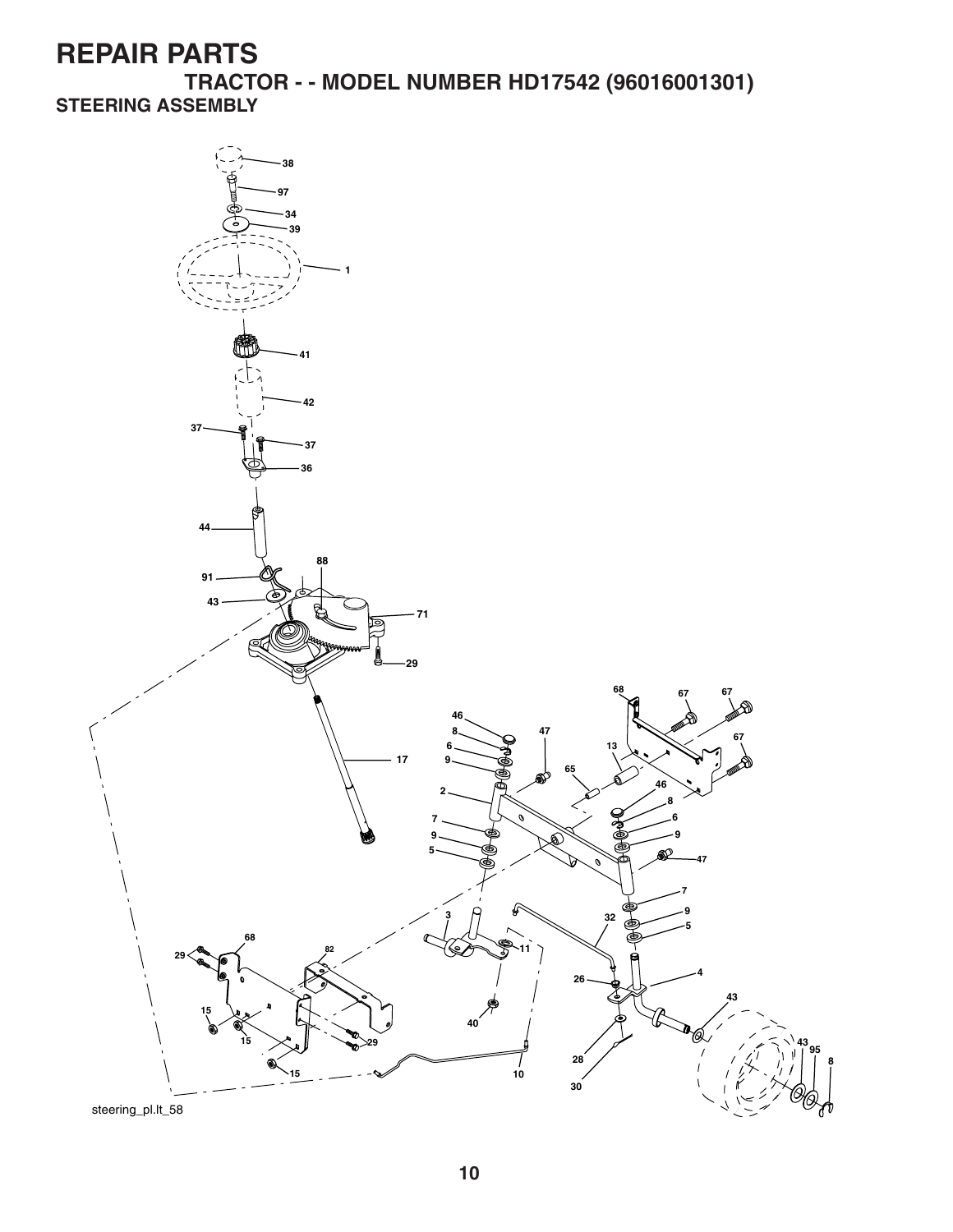**TRACTOR - - MODEL NUMBER HD17542 (96016001301) STEERING ASSEMBLY**

| <b>KEY</b><br>NO.   | <b>PART</b><br>NO.    | <b>DESCRIPTION</b>                                             |
|---------------------|-----------------------|----------------------------------------------------------------|
| 1                   | 186780                | <b>Wheel Steering Auto Black</b>                               |
| 2                   | 195673                | Axle Asm Front                                                 |
| 3                   | 169840                | Spindle Asm Lh                                                 |
| 4                   | 169839                | Spindle Asm Rh                                                 |
| 5                   | 6266H                 | Bearing Race Thrust Harden                                     |
| 6<br>$\overline{7}$ | 121748X<br>19272016   | Washer 25/32 x 1 5/8 x 16 Ga.<br>Washer 27/32 x 1 1/4 x 16 Ga. |
| 8                   | 12000029              | Ring Klip #t5304-75                                            |
| 9                   | 3366R                 | <b>Bearing Col Strg Blk</b>                                    |
| 10                  | 175121                | <b>Link Drag Extended</b>                                      |
| 11                  | 10040600              | Lockwasher                                                     |
| 13                  | 136518                | <b>Spacer Bearing Axle Front</b>                               |
| 15                  | 145212                | Hex Flange Lock                                                |
| 17                  | 190753                | Shaft Asm Strg                                                 |
| 26                  | 126847X               | Bushing Rod Tie Blk Lt                                         |
| 28                  | 19131416              | Washer 13/32 x 7/8 x 16 Ga.                                    |
| 29<br>30            | 17000612<br>76020412  | Screw 3/8-16 x 3/4<br>Pin                                      |
| 32                  | 192757                | Rod Tie Wire Form 19 75 Mech                                   |
| 34                  | 10040500              | Washer Lock Hvy 5/16                                           |
| 36                  | 155099                | Bushing Strg 5/8 Id Dash                                       |
| 37                  | 152927                | Screw $TT$ #10-32 x 5 x 3/8 Flange                             |
| 38                  | 192916                | Insert Cap Strg                                                |
| 39                  | 19113812              | Washer 11/32 ID x 2-3/8 OD 12 Gr.                              |
| 40                  | 73540600              | <b>Nut Crownlock</b>                                           |
| 41                  | 186737                | Adaptor Wheel Strg .760                                        |
| 42<br>43            | 145054X428<br>121749X | <b>Boot Dash Steering</b><br>Washer 25/32 x 1 1/4 x 16 Ga.     |
| 44                  | 190752                | <b>Extension Steering</b>                                      |
| 46                  | 121232X               | Cap Spindle Fr Top Blk                                         |
| 47                  | 183226                | <b>Fitting Grease</b>                                          |
| 65                  | 160367                | Spacer Brace Axle                                              |
| 67                  | 72110618              | Bolt Rdhd Sq 3/8-16 unc x 2-1/4                                |
| 68                  | 169827                | Brace Axle                                                     |
| 71                  | 175146                | <b>Steering Asm</b>                                            |
| 82                  | 199978                | <b>Bracket Susp Chassis Front</b>                              |
| 88<br>91            | 175118                | Bolt Shoulder 7/16-20                                          |
| 95                  | 175553<br>188967      | <b>Clip Steering</b><br>Washer Hardened                        |
|                     |                       |                                                                |
| 97                  | 74780564              | Bolt 5/16-18 unc x 4" L Gr. 5                                  |

**NOTE:** All component dimensions given in U.S. inches 1 inch =  $25.4 \text{ mm}$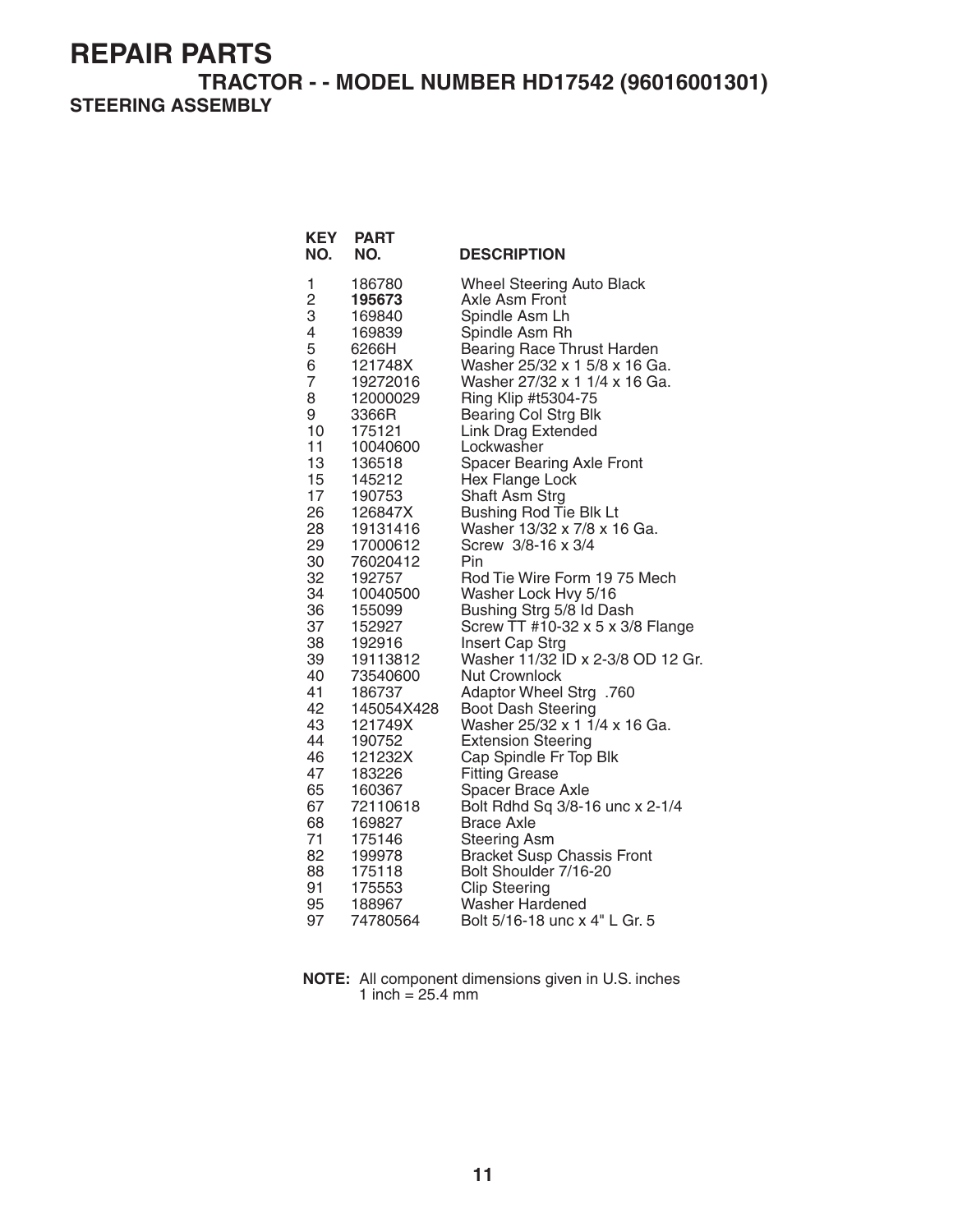**TRACTOR - - MODEL NUMBER HD17542 (96016001301)**

#### **ENGINE**



| KEY<br>NO. | <b>PART</b><br>NO. | <b>DESCRIPTION</b>             |
|------------|--------------------|--------------------------------|
| 1          | 170551             | Control Throttle / Choke Flag  |
| 2          | 17720408           | Screw Hex Thd Cut 1/4-20 x 1/2 |
| 3          |                    | Engine Briggs Model 31C707     |
|            |                    | (Order Parts From Engine Manu- |
|            |                    | facturer)                      |
| 4          | 137352             | Muffler Exhaust B&S Lt         |
| 13         | 165291             | Gasket 1 313 Id Tin Plated     |
| 14         | 148456             | <b>Tube Drain Oil Easy</b>     |
| 23         | 169837             | Shield Browning/Debris Guard   |
| 29         | 137180             | <b>Arrestor Spark</b>          |
| 31         | 187750             | Tank Fuel 1 25 Fr              |
| 32         | 197725             | Cap Asm Fuel                   |
| 33         | 123487X            | Clamp Hose Blk                 |
|            |                    |                                |

| <b>KEY</b><br>NO. | <b>PART</b><br>NO. | <b>DESCRIPTION</b>               |
|-------------------|--------------------|----------------------------------|
| 37                | 401137             | Line Fuel 20"                    |
| 38                | 181654             | Plug Drain Oil Easy              |
| 40                | 124028X            | Bushing Snap Nyl Blk Fuel Line   |
| 44                | 17670412           | Screw Hexwsh Thdrol 1/4-20 x 3/4 |
| 45                | 17000612           | Screw Hex Wsh Thdrol 3/8-16      |
| 46                | 19091416           | Washer 9/32 x 7/8 x 16 Ga.       |
| 62                | 10010500           | <b>Washer Split</b>              |
| 72                | 192334             | Screw Socket Head 5/16-18 x .75  |
| 78                | 17060620           | Screw Thdrol 3/8-16 x 1-1/4      |
| 81                | 73510400           | Nut Keps Hex 1/4-20 unc          |

**NOTE:** All component dimensions given in U.S. inches 1 inch =  $25.4 \, \text{mm}$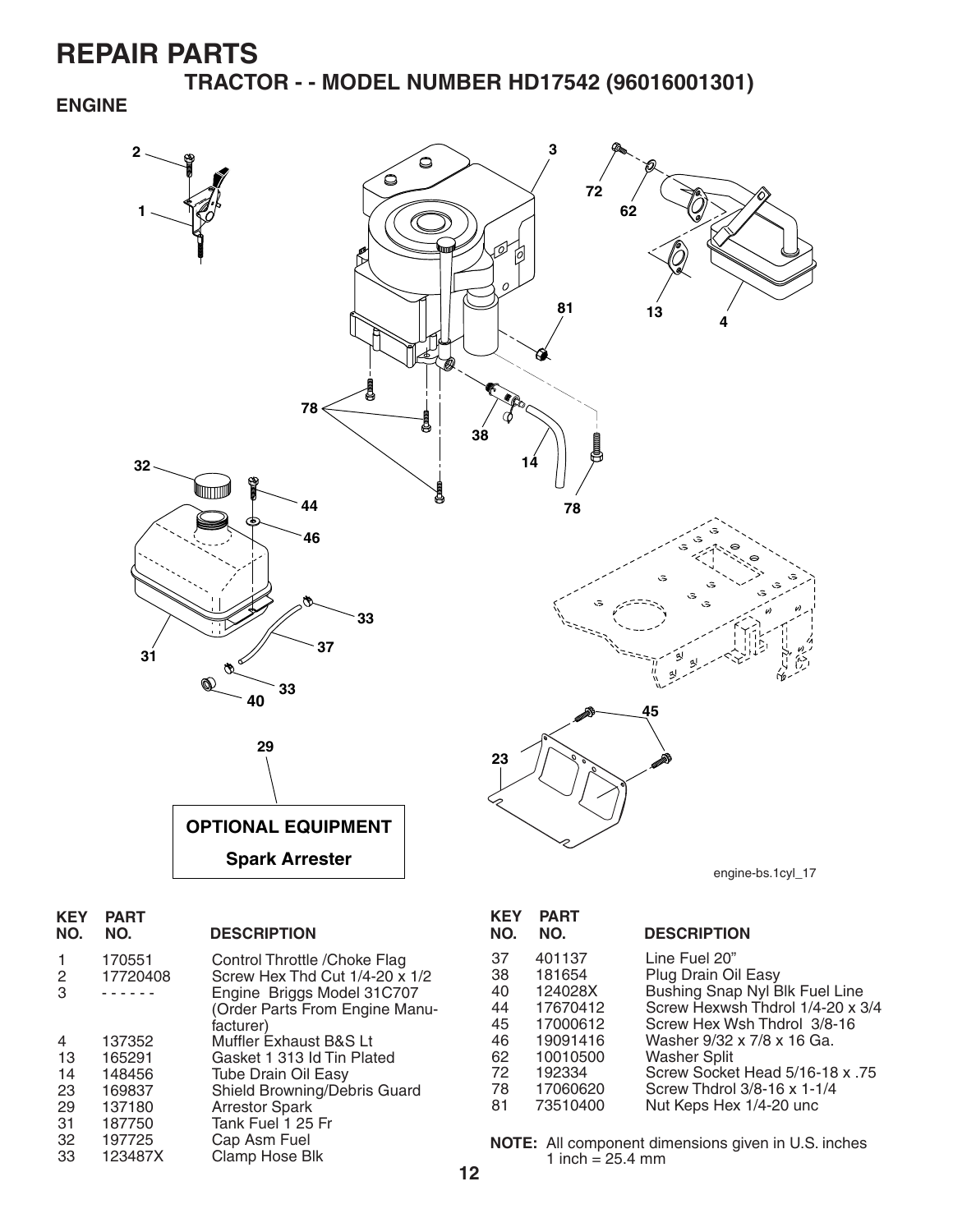**TRACTOR - - MODEL NUMBER HD17542 (96016001301) SEAT ASSEMBLY**



| <b>KEY</b><br>NO.       | <b>PART</b><br>NO. | <b>DESCRIPTION</b>                                               | <b>KEY</b><br>NO. | <b>PART</b><br>NO. | <b>DESCRIPTION</b>                                         |
|-------------------------|--------------------|------------------------------------------------------------------|-------------------|--------------------|------------------------------------------------------------|
|                         | 188712             | Seat                                                             | 14                | 72050412           | Bolt Rdhd Sht Nk 1/4-20 x 1-1/2                            |
| $\overline{2}$          | 140551             | Bracket Pnt Pivot Seat (blk)                                     | 15                | 134300             | Spacer Split 28 x 96 Yel Zinc                              |
| 3                       | 71110616           | <b>Bolt</b>                                                      | 16                | 121250X            | Spring Cprsn 1 27 Blk Pnt                                  |
| 4                       | 19131610           | Washer 13/32 x 1 x 10 Ga.                                        | 17                | 123976X            | Nut Lock 1/4 Lge Flg Gr. 5 Zinc                            |
| 5                       | 145006             | Clip Push-In Hinged                                              | 21                | 171852             | Bolt Shoulder 5/16-18 unc Blkz-2A                          |
| 6                       | 73800600           | Nut.                                                             | 22                | 73800500           | Nut                                                        |
| $\overline{7}$          | 124181X            | Spring Seat Cprsn 2 250 Blk Zi                                   | 23                | 71110814           | <b>Bolt Hex Black</b>                                      |
| 8                       | 17000616           | Screw 3/8-16 x 1.5                                               | 24                | 19171912           | Washer 17/32 x 1-3/16 x 12 Ga.                             |
| 9                       | 19131614           | Washer 13/32 x 1 x 14 Ga.                                        | 25                | 127018X            | Bolt Shoulder 5/16-18 x 62                                 |
| 10                      | 195530             | Pan Pnt Seat (blk)                                               | 26                | 10040800           | Lockwasher                                                 |
| $12 \overline{ }$<br>13 | 174648<br>121248X  | <b>Bracket Pnt Mounting Switch</b><br>Bushing Snap Blk Nyl 50 ld |                   | 1 inch = $25.4$ mm | <b>NOTE:</b> All component dimensions given in U.S. inches |

**13**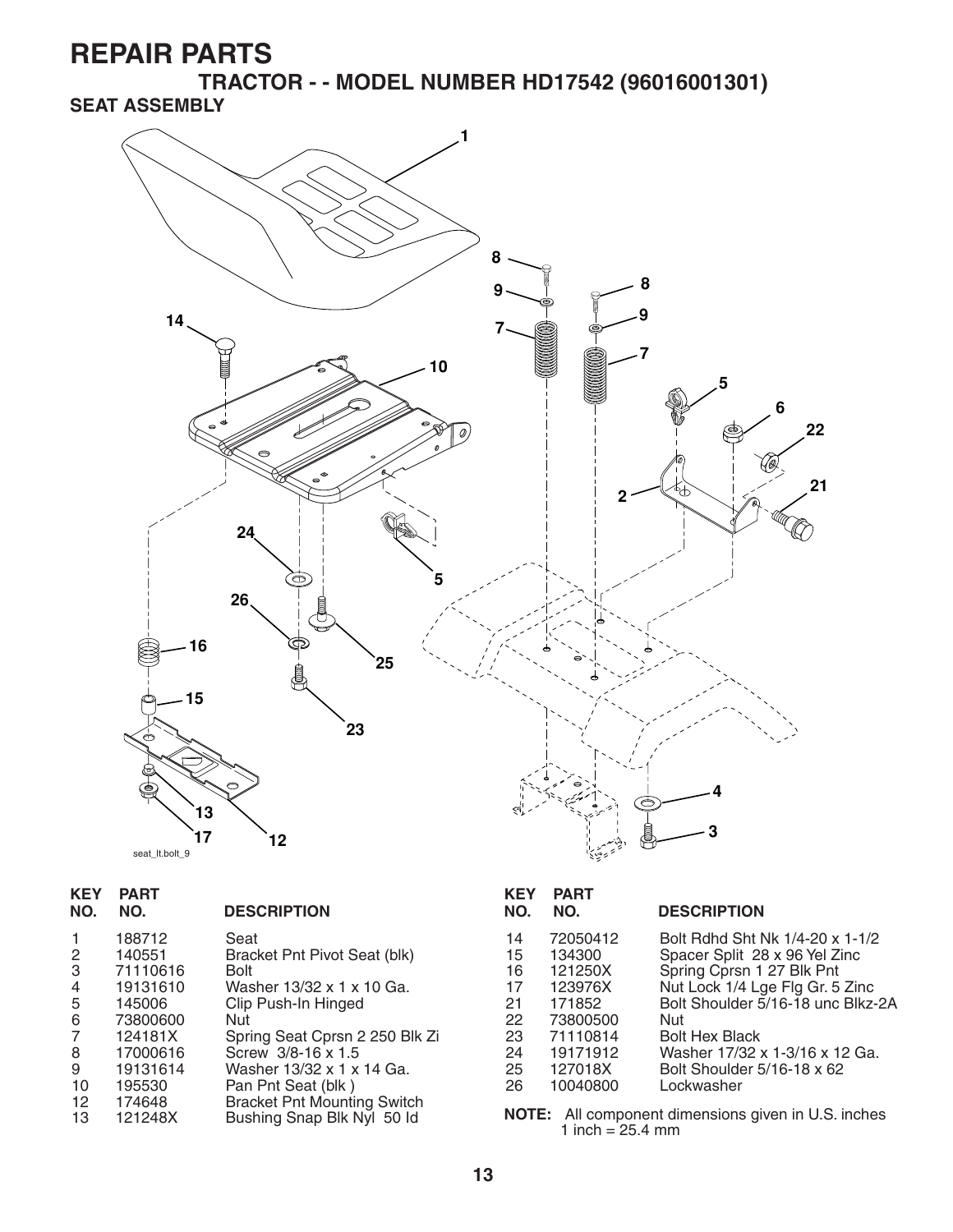**TRACTOR - - MODEL NUMBER HD17542 (96016001301) MOWER DECK**

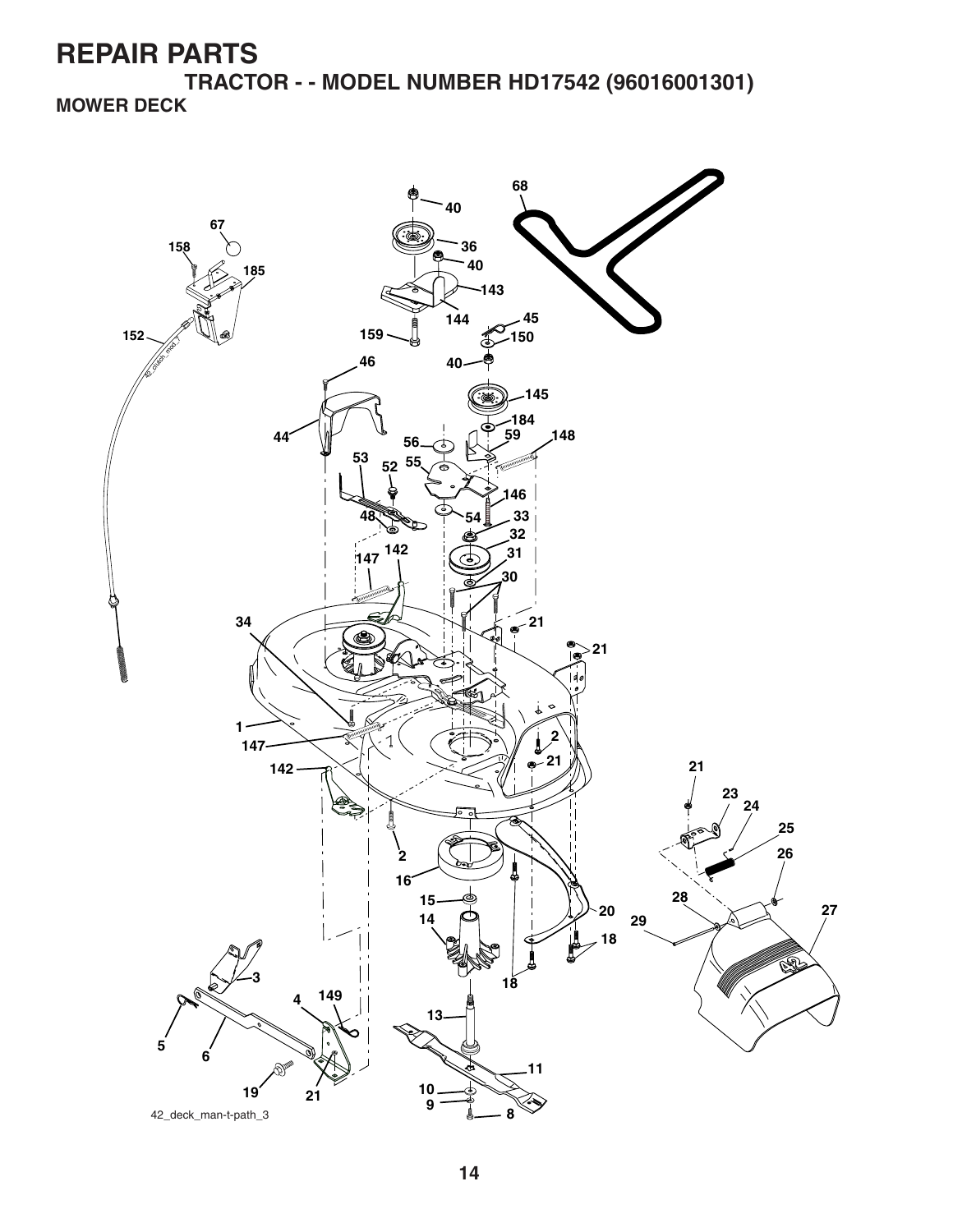34 72110612 Bolt

#### **TRACTOR - - MODEL NUMBER HD17542 (96016001301) MOWER DECK**

| <b>KEY</b><br>NO. | <b>PART</b><br>NO. | <b>DESCRIPTION</b>                               | <b>KEY</b><br>NO. | <b>PART</b><br>NO. | <b>DESCRIPTION</b>                                  |
|-------------------|--------------------|--------------------------------------------------|-------------------|--------------------|-----------------------------------------------------|
| 1                 | 165892             | Mower Deck Assembly, 42"                         | 36                | 131494             | Pulley, Idler, Flat                                 |
| 2                 | 72140506           | <b>Bolt</b>                                      | 40                | 73900600           | <b>Nut</b>                                          |
| 3                 | 138017             | Bracket Asm Fr. Sway Bar 3/42                    | 44                | 140088             | Guard, Mandrel, LH                                  |
| 4                 | 165460             | Bracket Asm Deck 42" Sway Bar                    | 45                | 4497H              | Retainer                                            |
| 5                 | 4939M              | <b>Retainer Spring</b>                           | 46                | 137729             | Screw, Thdrol 1/4-20 x 5/8 T                        |
| 6                 | 178024             | <b>Bar Sway Deck</b>                             | 48                | 133944             | Washer, Hardened                                    |
| 8                 | 850857             | Bolt 3/8-24 x 25 Gr. 8 patched                   | 52                | 139888             | Bolt, Shoulder 5/16-18 unc                          |
| 9                 | 10030600           | Washer, Lock                                     | 53                | 184907             | Arm Assembly, Pad, Brake                            |
| 10                | 140296             | Washer, Hardened                                 | 54                | 178515             | Washer, Hardened                                    |
|                   |                    | (The following blades are available)             | 55                | 155046             | Arm, Idler                                          |
| 11                | 138971             | Blade, 42" Hi-Lift                               | 56                | 165723             | Spacer, Retainer                                    |
|                   |                    | (For bagging or discharging)                     | 59                | 141043             | Guard TUV Idler                                     |
| - -               | 134149             | Blade, 42" Mulching Std                          | 67                | 106932X            | Knob                                                |
|                   |                    | (For mulching mowers only)                       | 68                | 144959             | V-Belt, 42" Mower                                   |
| - -               | 139775             | Blade, 42" Mulching Premium                      | 142               | 165890             | Arm Spring Brake Mower                              |
|                   |                    | (For better wear when mulching                   | 143               | 157109             | Bracket Arm Idler 42"                               |
| 13                | 137645             | Shaft Assembly, Mandrel, Vented                  | 144               | 158634             | Keeper Belt 42" Clutch Cable                        |
| 14                | 128774             | Housing, Mandrel, Vented                         | 145<br>146        | 165888             | Pulley Idler Flat                                   |
| 15<br>16          | 110485X<br>174493  | Bearing, Ball, Mandrel<br>Stripper, Mandrel Deck | 147               | 171977<br>131335   | <b>Bolt Carriage Idler</b>                          |
| 18                | 72140505           | Bolt, Carriage 5/16-18 x 5/8                     | 148               | 169022             | <b>Spring Extension</b><br>Spring Return Idler      |
| 19                | 132827             | Bolt, Shoulder                                   | 149               | 165898             | <b>Retainer Spring Yellow</b>                       |
| 20                | 159770             | Baffle, Vortex                                   | 150               | 19091210           | Washer 9/32 x 3/4 x 10 Ga.                          |
| 21                | 73680500           | <b>Nut</b>                                       | 152               | 169676             | Clutch Cable 42"                                    |
| 23                | 177563             | Bracket, Deflector Mower 42"                     | 158               | 17720408           | Screw Hex Thd Cut 1/4-20 x 1/2                      |
| 24                | 105304X            | Cap, Sleeve 80 x 112 Blk Mower                   | 159               | 72140614           | Bolt Rdhd Sqn 3/8-16 unc x 1-3/4                    |
| 25                | 123713X            | Spring, Torsion, Deflector 2 52                  | 184               | 19131410           | Washer 13/32 x 7/8 x 10 Ga.                         |
| 26                | 110452X            | Nut, Push Phos & Oil                             | 185               | 188234             | Head Asm Cable Clutch                               |
| 27                | 130968X428         | Shield, Deflector 42" Blk                        | $\sim$ $-$        | 130794             | <b>Mandrel Assembly (Includes</b>                   |
| 28                | 19111016           | Washer 11/32 x 5/8 x 16 Ga.                      |                   |                    | Housing, Shaft and Shaft Hard-                      |
| 29                | 131491             | Rod, Hinge 42" 6 75 W/G                          |                   |                    | ware Only-Pulley Not Included)                      |
| 30                | 173984             | Screw Thdrol Washer Head                         | $ -$              | 171639             | Replacement Mower, Complete                         |
| 31                | 187690             | Washer, Spacer Mower Vented                      |                   |                    |                                                     |
| 32                | 153535             | Pulley, Mandrel                                  |                   |                    |                                                     |
| 33                | 400234             | Nut, Toplock Flange                              |                   |                    | NOTE: All component dimensions given in U.S. inches |
| $\Omega$          | 70110610           | $D0$ I+                                          |                   | 1 inch = $25.4$ mm |                                                     |